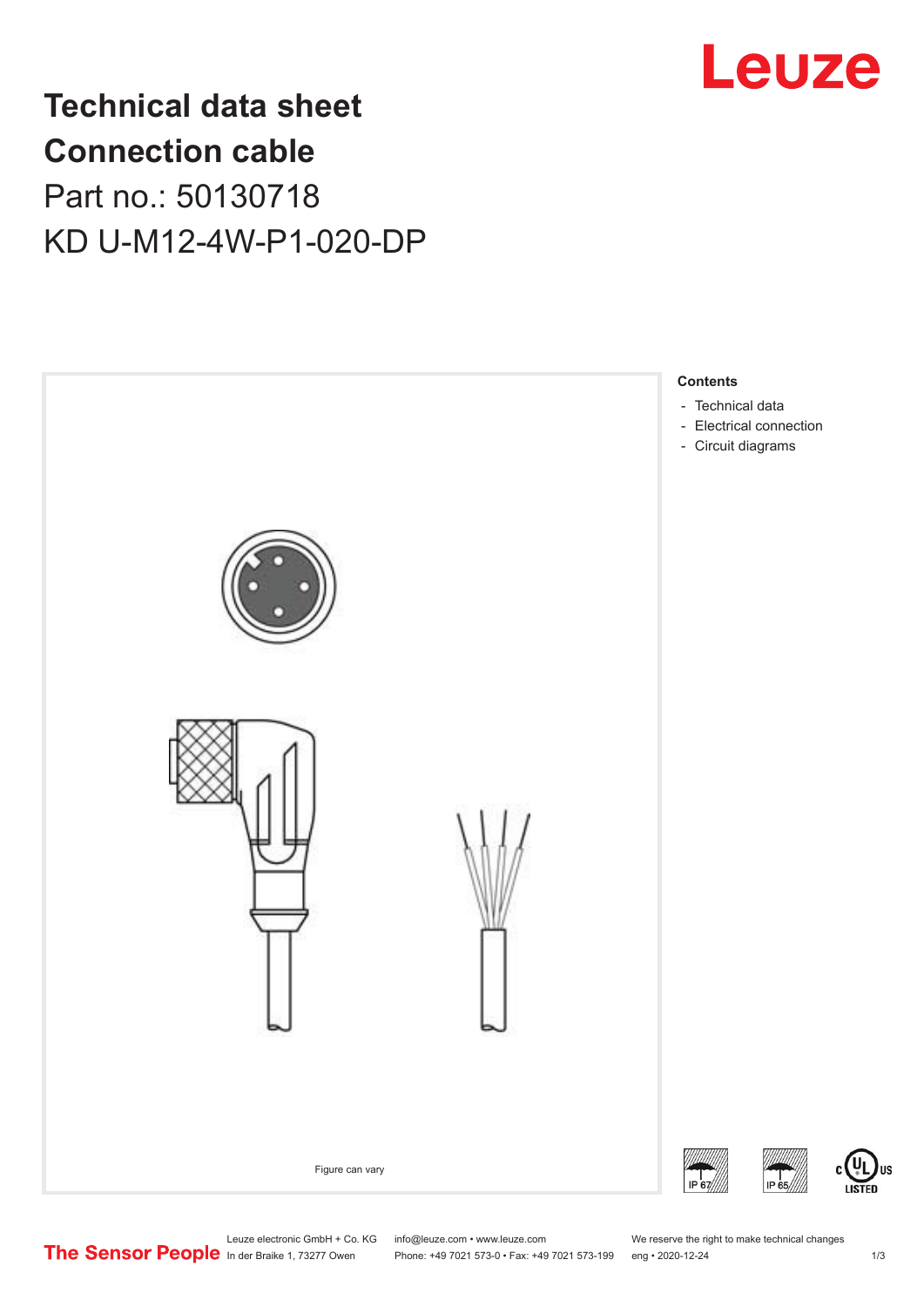## <span id="page-1-0"></span>**Technical data**

### **Electrical data**

**Performance data Operating voltage** 24 V DC ±25%

### **Connection**

| <b>Connection 1</b>               |                                                                                                                                                                                                                                |
|-----------------------------------|--------------------------------------------------------------------------------------------------------------------------------------------------------------------------------------------------------------------------------|
| <b>Type of connection</b>         | Connector                                                                                                                                                                                                                      |
| <b>Thread size</b>                | M12                                                                                                                                                                                                                            |
| <b>Type</b>                       | Female                                                                                                                                                                                                                         |
| Handle body material              | <b>PUR</b>                                                                                                                                                                                                                     |
| No. of pins                       | 4-pin                                                                                                                                                                                                                          |
| Encoding                          | A-coded                                                                                                                                                                                                                        |
| Version                           | Angled                                                                                                                                                                                                                         |
| Connector, LED                    | Yes                                                                                                                                                                                                                            |
| Lock                              | Screw fitting, nickel-plated diecast zinc,<br>recommended torque 0.6 Nm, self-<br>locking                                                                                                                                      |
| <b>Connection 2</b>               |                                                                                                                                                                                                                                |
| <b>Type of connection</b>         | Open end                                                                                                                                                                                                                       |
| <b>Cable properties</b>           |                                                                                                                                                                                                                                |
| <b>Number of conductors</b>       | 4 Piece(s)                                                                                                                                                                                                                     |
| Wire cross section                | $0.34$ mm <sup>2</sup>                                                                                                                                                                                                         |
| <b>AWG</b>                        | 22                                                                                                                                                                                                                             |
| Sheathing color                   | <b>Black</b>                                                                                                                                                                                                                   |
| <b>Shielded</b>                   | <b>No</b>                                                                                                                                                                                                                      |
| Silicone-free                     | Yes                                                                                                                                                                                                                            |
| Cable design                      | Connection cable (open on one end)                                                                                                                                                                                             |
| Cable diameter (external)         | 4.7 mm                                                                                                                                                                                                                         |
| Cable length                      | 2.000 mm                                                                                                                                                                                                                       |
| <b>Sheathing material</b>         | <b>PUR</b>                                                                                                                                                                                                                     |
| Wire insulation                   | <b>PP</b>                                                                                                                                                                                                                      |
| <b>Traverse rate</b>              | Max, 3.3 m/s with horiz, traverse path of<br>5m and and max, acceleration of 5m/s <sup>2</sup>                                                                                                                                 |
| Suitability for drag chains       | Yes                                                                                                                                                                                                                            |
| Properties of the outer sheathing | Free of CFC, cadmium, silicone, halogen<br>and lead, matt, low-adhesion, abrasion-<br>resistant, easily machine-processable                                                                                                    |
| Resistance of the outer sheathing | Hydrolysis and microbe resistant, good<br>oil, gasoline and chemical resistance in<br>accordance with VDE 0472 part 803 test<br>B, flame retardant in accordance with UL<br>1581 VW1 / CSA FT1 / IEC 60332-1,<br>IEC 60332-2-2 |
| <b>Torsion suitability</b>        | $\pm 180^\circ$ / m (max. 2 mio. cycles with 35<br>cycles / min)                                                                                                                                                               |

### **Mechanical data Width across flats** 13 mm **Bending cycles** 5,000,000 Piece(s) **Bending radius, flexible laying, min.** Min. 10 x cable diameter **Bending radius, stationary laying, min.** Min. 5 x cable diameter **Operation and display Number of LEDs** 1 Piece(s) **Environmental data**

| Ambient temperature, operation,<br>$-2580 °C$<br>flexible use<br>Ambient temperature, operation,<br>$-4080 °C$<br>stationary use |  |
|----------------------------------------------------------------------------------------------------------------------------------|--|
|                                                                                                                                  |  |
|                                                                                                                                  |  |

#### **Certifications**

**Certifications** c UL US

### **Classification**

| <b>Customs tariff number</b> | 85444290 |
|------------------------------|----------|
| eCl@ss 5.1.4                 | 27279201 |
| eCl@ss 8.0                   | 27279218 |
| eCl@ss 9.0                   | 27060311 |
| eCl@ss 10.0                  | 27060311 |
| eCl@ss 11.0                  | 27060311 |
| <b>ETIM 5.0</b>              | EC001855 |
| <b>ETIM 6.0</b>              | EC001855 |
| <b>ETIM 7.0</b>              | EC001855 |

## **Electrical connection**

### **Connection 1**

| Type of connection   | Connector       |
|----------------------|-----------------|
| Thread size          | M <sub>12</sub> |
| <b>Type</b>          | Female          |
| Handle body material | <b>PUR</b>      |

# Leuze